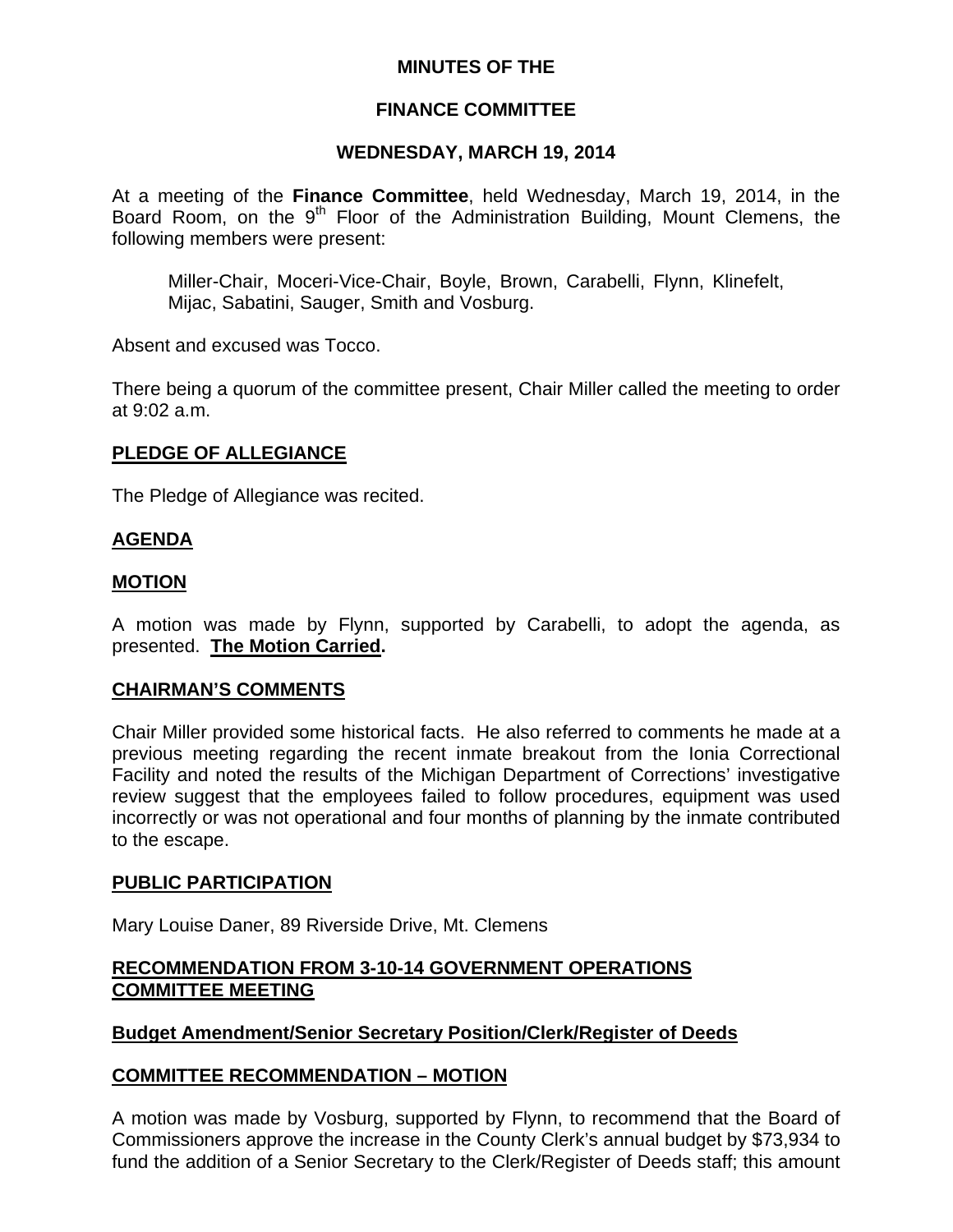is 10121501 Salaries and Wages - \$41,261 and 10121501 Fringes and Benefits - \$32,673 and will be funded from the 2014 General Fund fund balance and continue as an annual budgeted expense thereafter; further, this budget action addresses budgetary issues only. It does not constitute the Commission's approval of any County contract. If a contract requires Commission approval under the County's Contracting Policy or the County's Procurement Ordinance, such approval must be sought separately; further, a copy of this Board of Commissioners' action is directed to be delivered forthwith to the Office of the County Executive.

The following commissioner spoke: Klinefelt.

Chair Miller called for a vote on the motion and **THE MOTION CARRIED WITH BROWN, CARABELLI AND SABATINI VOTING "NO."** 

# **RECOMMENDATIONS FROM 3-11-14 JUSTICE AND PUBLIC SAFETY COMMITTEE MEETING**

# **Budget Amendment/Strategic Traffic Enforcement Program/Sheriff**

# **COMMITTEE RECOMMENDATION – MOTION**

A motion was made by Sabatini, supported by Sauger, to recommend that the Board of Commissioners concur with the Sheriff's request to amend the Sheriff's 2014 fiscal year grant budget in the amount of \$224,980 for the Strategic Traffic Enforcement Program; further, this budget action addresses budgetary issues only. It does not constitute the Commission's approval of any County contract. If a contract requires Commission approval under the County's Contracting Policy or the County's Procurement Ordinance, such approval must be sought separately; further, a copy of this Board of Commissioners' action is directed to be delivered forthwith to the Office of the County Executive. **THE MOTION CARRIED.** 

# **Budget Amendment/Fund 350/Emergency Management**

# **COMMITTEE RECOMMENDATION – MOTION**

A motion was made by Brown, supported by Sabatini, to recommend that the Board of Commissioners approve the FY 2014 budget amendment request from Emergency Management & Communications resulting in a net increase of \$4,916,849 in Fund 350; further, this budget action addresses budgetary issues only. It does not constitute the Commission's approval of any County contract. If a contract requires Commission approval under the County's Contracting Policy or the County's Procurement Ordinance, such approval must be sought separately; further, a copy of this Board of Commissioners' action is directed to be delivered forthwith to the Office of the County Executive. **THE MOTION CARRIED.**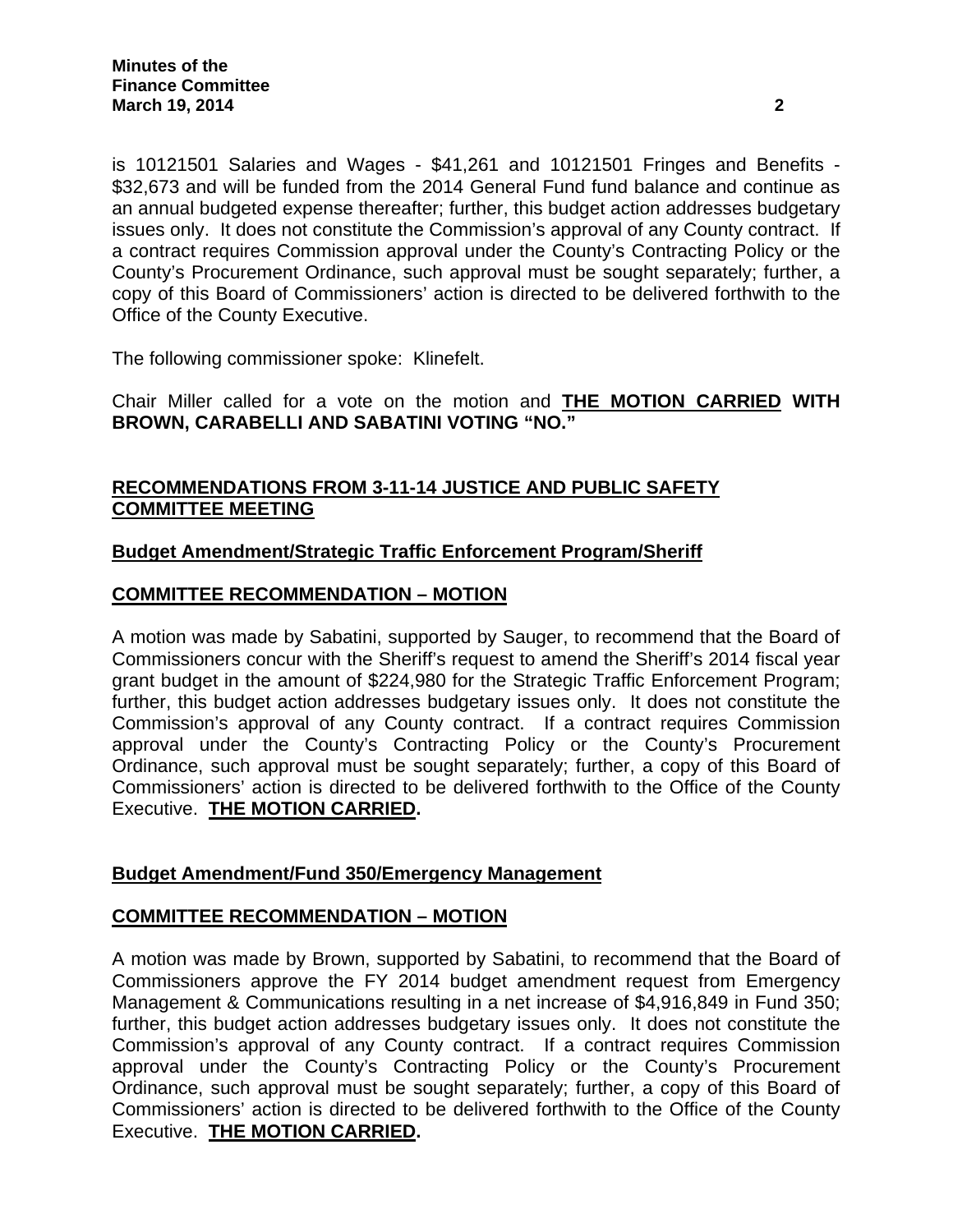# **CGAP Fire Interlocal Agreement/Emergency Management**

### **COMMITTEE RECOMMENDATION – MOTION**

A motion was made by Carabelli, supported by Smith, to recommend that the Board of Commissioners approve the Competitive Grant Assistance Program (CGAP) Fire Interlocal Agreement with the townships of Clinton and Harrison and the cities of Mt. Clemens and Sterling Heights, which includes a \$15,000 match amount from the County for a fire department consolidation feasibility study; further, a copy of this Board of Commissioners' action is directed to be delivered forthwith to the Office of the County Executive. **THE MOTION CARRIED.** 

# **2013 Homeland Security Grant Program Interlocal Funding Agreement/ Emergency Management**

### **COMMITTEE RECOMMENDATION – MOTION**

A motion was made by Carabelli, supported by Vosburg, to recommend that the Board of Commissioners approve the FY 2013 Homeland Security Grant Program (HSGP) Interlocal Funding Agreement template with the City of Detroit, Monroe County, Oakland County, St. Clair County, Washtenaw County and Wayne County; further, a copy of this Board of Commissioners' action is directed to be delivered forthwith to the Office of the County Executive. **THE MOTION CARRIED.** 

### **RECOMMENDATIONS FROM 3-12-14 ECONOMIC DEVELOPMENT COMMITTEE MEETING**

### **Budget Amendment/Salt River Marsh Grant/Planning and Economic Development**

### **COMMITTEE RECOMMENDATION – MOTION**

A motion was made by Vosburg, supported by Brown, to recommend that the Board of Commissioners approve the 2014 budget amendment request from Planning & Economic Development resulting in a net increase of \$25,000 under Planning Grants – Fund 361; further, this budget action addresses budgetary issues only. It does not constitute the Commission's approval of any County contract. If a contract requires Commission approval under the County's Contracting Policy or the County's Procurement Ordinance, such approval must be sought separately; further, a copy of this Board of Commissioners' action is directed to be delivered forthwith to the Office of the County Executive. **THE MOTION CARRIED.**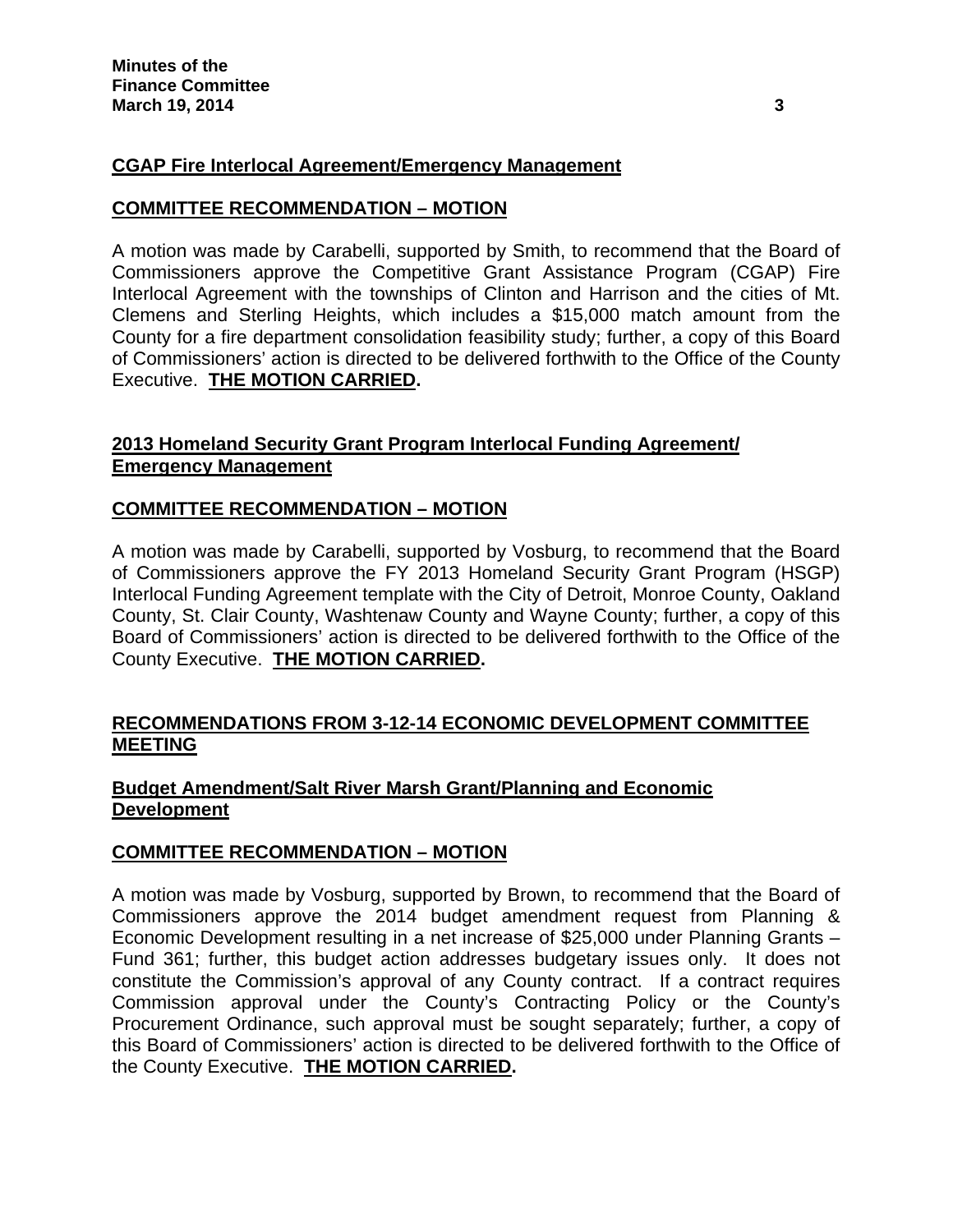# **Budget Amendment/Grant Fund 361/Planning and Economic Development**

### **COMMITTEE RECOMMENDATION – MOTION**

A motion was made by Smith, supported by Boyle, to recommend that the Board of Commissioners approve the 2014 budget amendment request from Planning & Economic Development resulting in a net increase of \$140,000 under Planning Grants – Fund 361; further, this budget action addresses budgetary issues only. It does not constitute the Commission's approval of any County contract. If a contract requires Commission approval under the County's Contracting Policy or the County's Procurement Ordinance, such approval must be sought separately; further, a copy of this Board of Commissioners' action is directed to be delivered forthwith to the Office of the County Executive. **THE MOTION CARRIED.** 

# **Budget Amendment/Brownfield Revolving Grant/Planning and Economic Development**

# **COMMITTEE RECOMMENDATION – MOTION**

A motion was made by Carabelli, supported by Smith, to recommend that the Board of Commissioners approve the 2014 budget amendment request from Planning & Economic Development resulting in a net increase of \$1,000,000 under Planning Grants – Fund 361; further, this budget action addresses budgetary issues only. It does not constitute the Commission's approval of any County contract. If a contract requires Commission approval under the County's Contracting Policy or the County's Procurement Ordinance, such approval must be sought separately; further, a copy of this Board of Commissioners' action is directed to be delivered forthwith to the Office of the County Executive. **THE MOTION CARRIED.** 

# **Budget Amendment/Macomb Literacy Partners/Finance**

### **COMMITTEE RECOMMENDATION – MOTION**

A motion was made by Brown, supported by Smith, to recommend that the Board of Commissioners deny a budget amendment in the amount of \$17,200 for an increase in the appropriation to Macomb Literacy Partners in the General Fund through an increase in the use of fund balance; further, this budget action addresses budgetary issues only. It does not constitute the Commission's approval of any County contract. If a contract requires Commission approval under the County's Contracting Policy or the County's Procurement Ordinance, such approval must be sought separately; further, a copy of this Board of Commissioners' action is directed to be delivered forthwith to the Office of the County Executive.

The following commissioners spoke: Vosburg, Flynn, Carabelli, Klinefelt, Boyle, Moceri and Miller.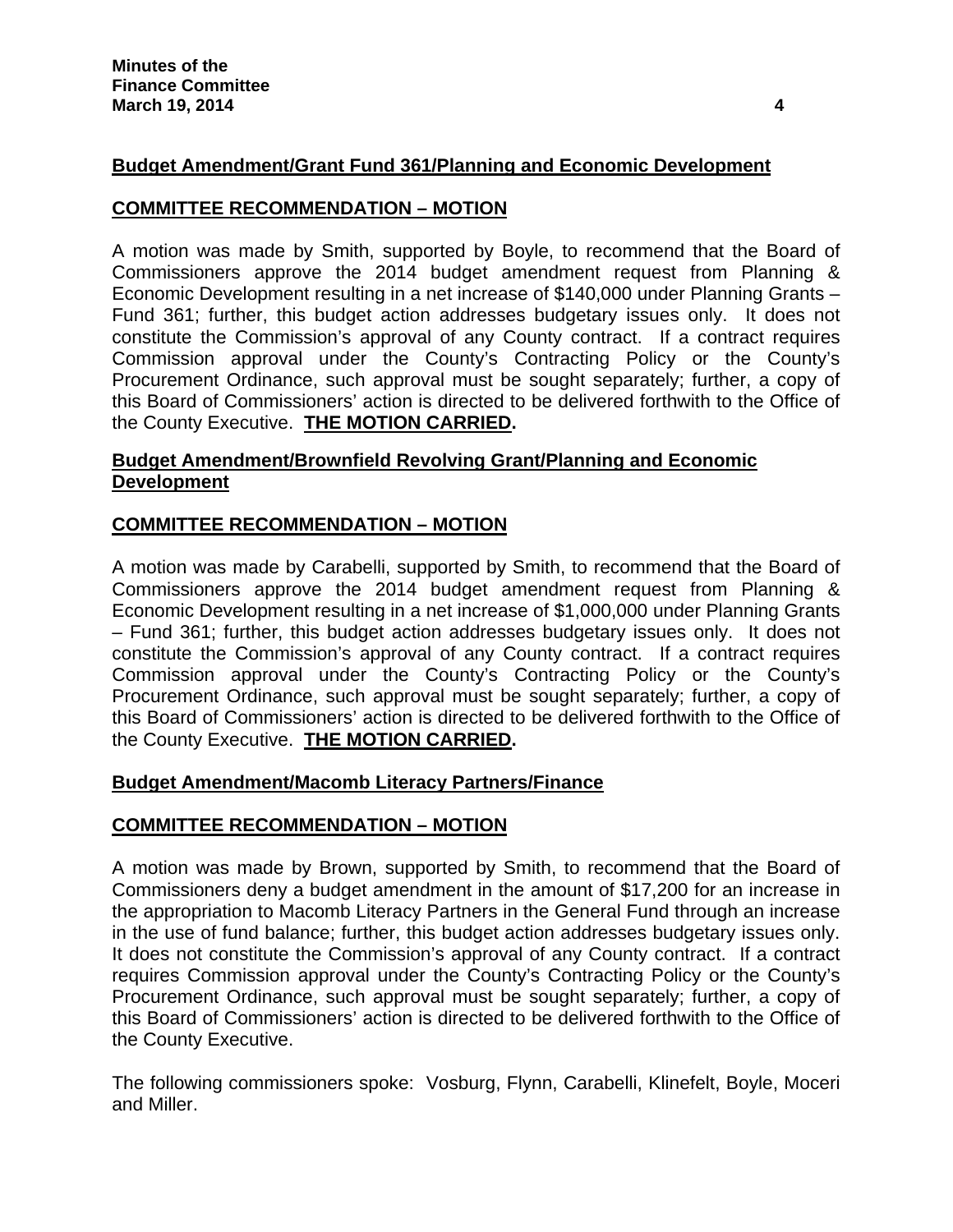Chair Miller called for a vote on the motion and **THE MOTION CARRIED WITH FLYNN AND MILLER VOTING "NO."** 

## **Contract with Macomb Literacy Partners/Planning and Economic Development**

### **COMMITTEE RECOMMENDATION – MOTION**

A motion was made by Carabelli, supported by Brown, to recommend that the Board of Commissioners reject the contract with Macomb Literacy Partners through 2016 in the amount of \$50,000 annually; further, a copy of this Board of Commissioners' action is directed to be delivered forthwith to the Office of the County Executive. **THE MOTION CARRIED WITH FLYNN VOTING "NO."** 

# **RECOMMENDATIONS FROM 3-17-14 HEALTH AND HUMAN SERVICES COMMITTEE MEETING**

### **Health Department Medical Reserve Corps New 2014 Challenge Award from National Association of County and City Health Officials for \$20,000**

### **COMMITTEE RECOMMENDATION – MOTION**

A motion was made by Carabelli, supported by Moceri, to recommend that the Board of Commissioners approve the Macomb County Health Department (MCHD) Medical Reserve Corps (MRC) new 2014 Challenge Award from the National Association of County and City Health Officials (NACCHO) for \$20,000; this award will be used to create the Youth Emergency Preparedness Outreach Initiative in Macomb County. Through partnership with Macomb County schools and Health Occupation Students of America (HOSA), MCHD will present public health emergency preparedness education and training to fifth grade students to increase preparedness of students and families and increase overall community resiliency in Macomb County; further, a copy of this Board of Commissioners' action is directed to be delivered forthwith to the Office of the County Executive. **THE MOTION CARRIED.** 

# **Budget Amendment/Health/Health Grant Fund/Detroit Metro Spice Learning Collaborative**

### **COMMITTEE RECOMMENDATION – MOTION**

A motion was made by Moceri, supported by Brown, to recommend that the Board of Commissioners approve an increase in revenues and expenses in the FY 2013/14 Health Grants Fund through acceptance of new funding in the amount of \$5,000 from the Michigan Department of Community Health for the Detroit Metro Spice Learning Collaborative; further, this budget action addresses budgetary issues only. It does not constitute the Commission's approval of any County contract. If a contract requires Commission approval under the County's Contracting Policy or the County's Procurement Ordinance, such approval must be sought separately; further, a copy of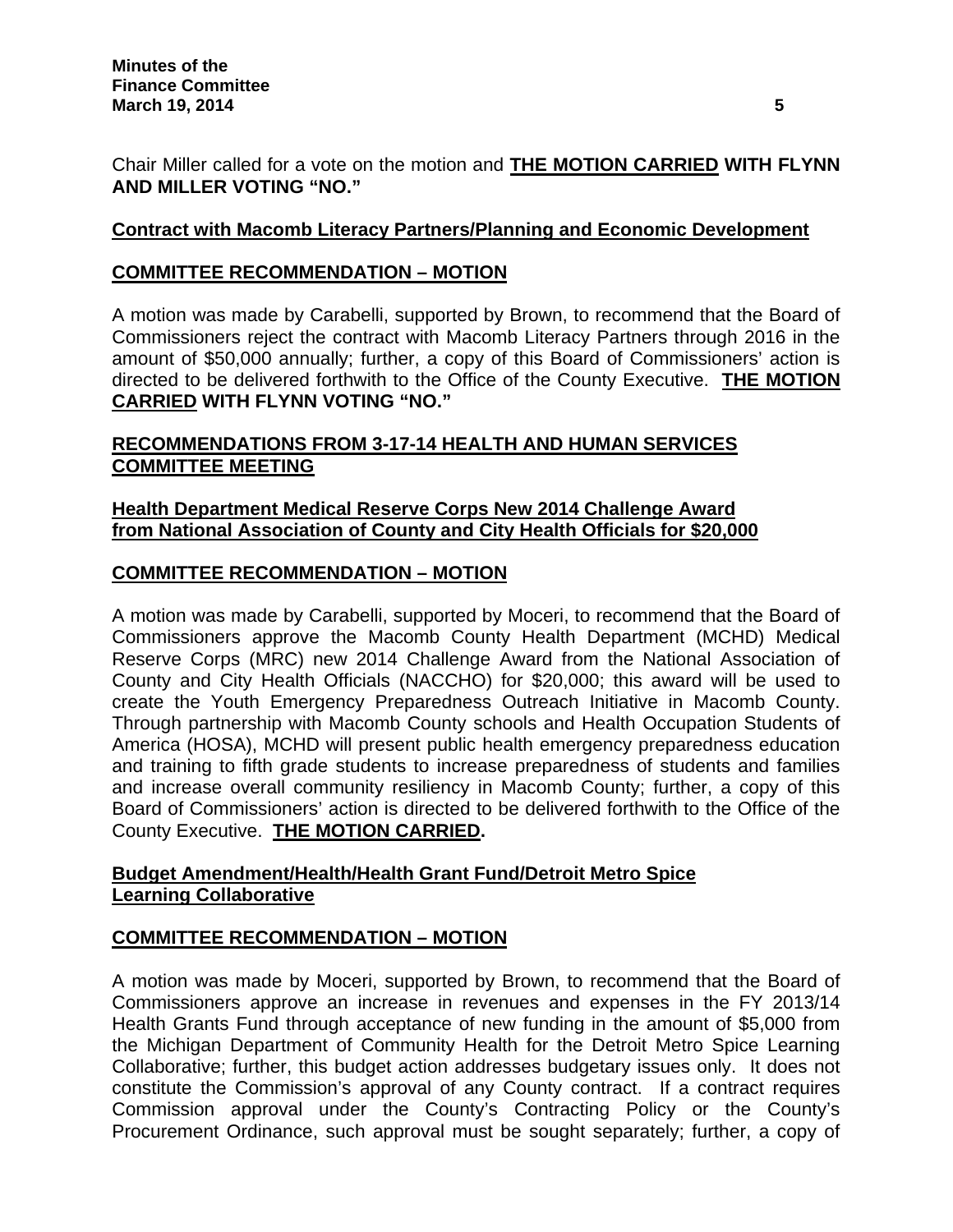this Board of Commissioners' action is directed to be delivered forthwith to the Office of the County Executive. **THE MOTION CARRIED.** 

# **Budget Amendment/Health/Health Grant Fund/Oral Health Coalition**

# **COMMITTEE RECOMMENDATION – MOTION**

A motion was made by Moceri, supported by Mijac, to recommend that the Board of Commissioners approve an increase in revenues and expenses in the Health Grant Calendar Year Fund through acceptance of new funding in the amount of \$2,000 from the Michigan Oral Health Coalition for supporting an Oral Health Coalition in Macomb County; further, this budget action addresses budgetary issues only. It does not constitute the Commission's approval of any County contract. If a contract requires Commission approval under the County's Contracting Policy or the County's Procurement Ordinance, such approval must be sought separately; further, a copy of this Board of Commissioners' action is directed to be delivered forthwith to the Office of the County Executive. **THE MOTION CARRIED.** 

# **RECOMMENDATIONS FROM 3-18-14 INFRASTRUCTURE COMMITTEE MEETING**

# **Contract with A+ Tree Service for County-wide Tree and Stump Removal/ Department of Roads**

# **COMMITTEE RECOMMENDATION – MOTION**

A motion was made by Vosburg, supported by Carabelli, to recommend that the Board of Commissioners approve the contract between the Macomb County Department of Roads and A+ Tree Service for county-wide tree and stump removal services for 2014; further, a copy of this Board of Commissioners' action is directed to be delivered forthwith to the Office of the County Executive.

The following commissioners spoke: Miller and Carabelli.

Chair Miller called for a vote on the motion and **THE MOTION CARRIED.** 

# **Contract with MDOT for Paving of Mound Road from 28 to 29 Mile/Department of Roads**

# **COMMITTEE RECOMMENDATION – MOTION**

A motion was made by Carabelli, supported by Brown, to recommend that the Board of Commissioners approve the contract between the Macomb County Department of Roads and Michigan Department of Transportation for the paving of Mound Road from 28 Mile to 29 Mile Road; further, a copy of this Board of Commissioners' action is directed to be delivered forthwith to the Office of the County Executive. **THE MOTION CARRIED.**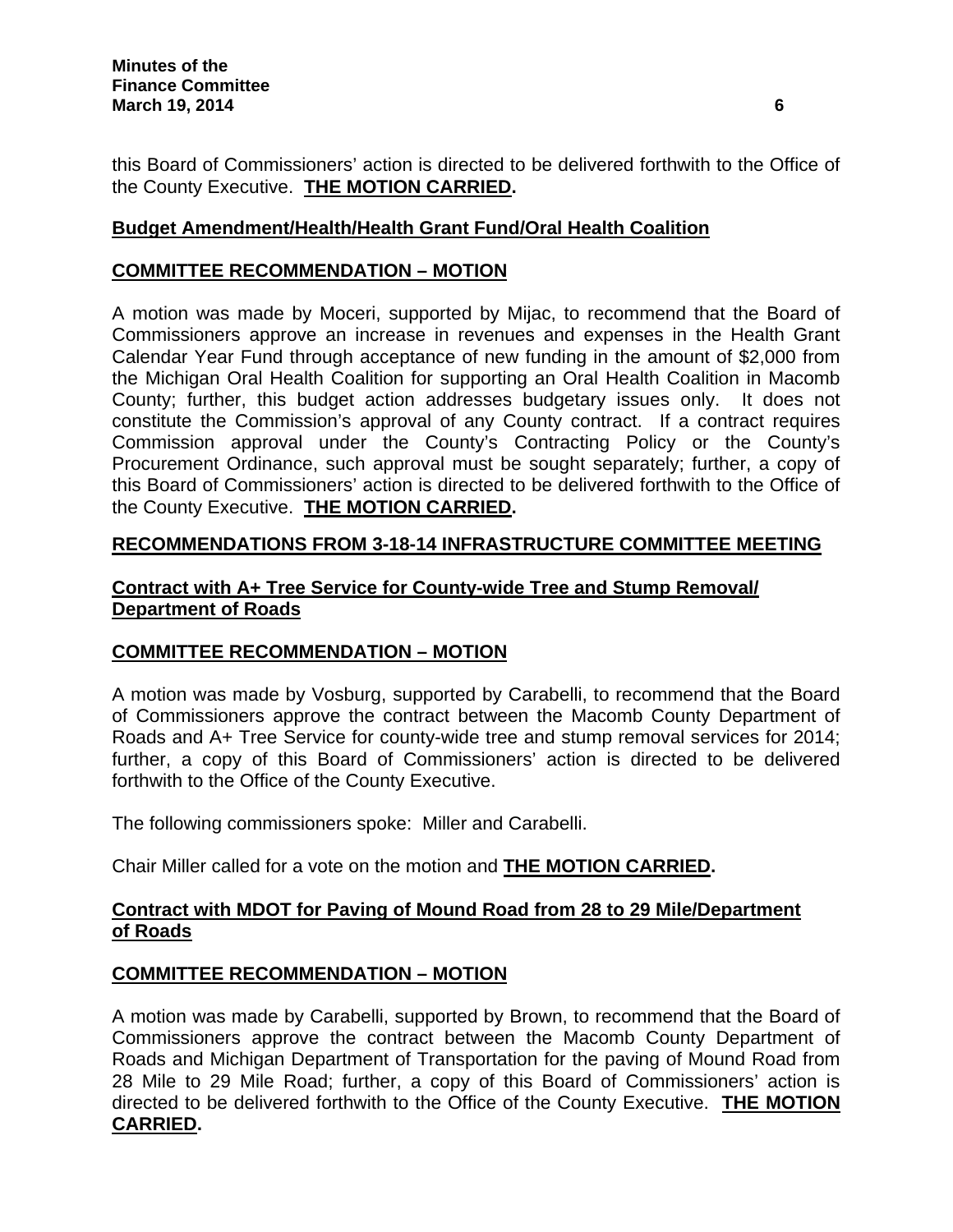# **Contract with MDOT for Widening of Van Dyke from 25 to 26 Mile Road/ Department of Roads**

### **COMMITTEE RECOMMENDATION – MOTION**

A motion was made by Carabelli, supported by Brown, to recommend that the Board of Commissioners approve the contract between the Macomb County Department of Roads and Michigan Department of Transportation for the widening of Van Dyke from 25 Mile to 26 Mile Road; further, a copy of this Board of Commissioners' action is directed to be delivered forthwith to the Office of the County Executive.

The following commissioner spoke: Carabelli.

Chair Miller called for a vote on the motion and **THE MOTION CARRIED.** 

### **APPOINTMENT OF LAW FIRM**

John Schapka summarized the lawsuit.

### **COMMITTEE RECOMMENDATION – MOTION**

A motion was made by Carabelli, supported by Sauger, to recommend that the Board of Commissioners concur in the appointment of McConaghy and Nyovich, P.C., to represent the County of Macomb in the litigation entitled Wise v the County of Macomb (U.S. District Court Case #4:13-cv-15166); further, a copy of this Board of Commissioners' action is directed to be delivered forthwith to the Office of the County Executive. **THE MOTION CARRIED.** 

### **ADOPTION OF PROCLAMATIONS**

### **COMMITTEE RECOMMENDATION – MOTION**

A motion was made by Carabelli, supported by Smith, to recommend that the Board of Commissioners adopt the following proclamations:

Commending Ida Brueggeman – 100<sup>th</sup> Birthday (offered by Sauger) and

Commending Sycamore Hills Golf Club on Being Selected as the 2013 Golf Course of the Year **(offered by Sabatini)**

#### **THE MOTION CARRIED.**

### **CORRESPONDENCE**

No correspondence was provided.